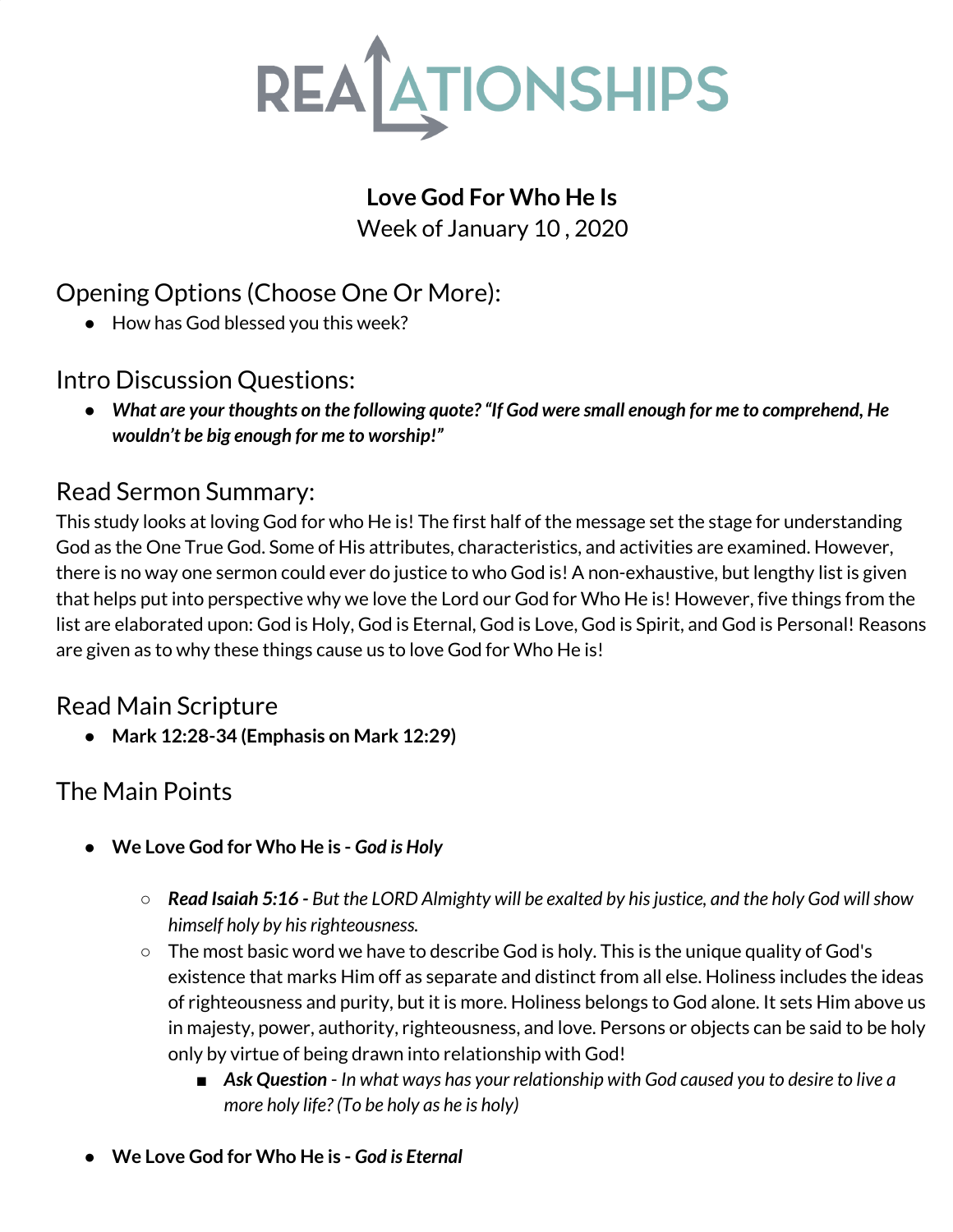- *Read Isa 26:4* -*Trust in the LORD forever, for the LORD, the LORD, isthe Rock eternal.*
- God is eternal. He has no beginning and no ending. All else begins and ends as an expression of the will of God, but God has always existed and will always continue to exist. The God of the Bible, Yahweh God, is not like the gods of men who can be destroyed. The God of the Bible is not man made!
	- *■ Ask Question: Since God is eternal, how doesthat bring you hope for eternity with him?*

### **● We Love God for Who He is -** *God is Love*

- $\circ$  Read 1 John 4:16 & 4:19 16 And so we know and rely on the love God has for us. God is love. *Whoever livesin love livesin God, and God in him. 19 We love because he first loved us.*
- **○** "God is love. 'God is love itself' is the nearest humans can get to making a non-symbolic statement about God. His love is coordinated perfectly with His righteousness. God's love is always righteous, and His righteousness is always marked by love. Love is the primary motivation behind revelation (John 3:16). God's love is expressed as His mercy in forgiving sinners and in rescuing or blessing those who do not deserve His attention. His love is expressed in grace, the love and power of God reaching to those who do not deserve His blessing.
	- Ask Question: What is it about God's love causes you to love him in return?
- **● We Love God for Who He is -** *God is Spirit*
	- $\circ$  Read Psalm 139:7-10 Where can I go from your Spirit? Where can I flee from your presence. If I go up to the heavens, you are there; if I make my bed in the depths, you are there. If I rise on the wings of the dawn, if I settle on the far side of the sea, even there your hand will guide me, your right hand will *hold me fast.*
	- **○** God is spirit. He is not material or physical as we are. As spirit, He does not have the limitations of material form. This enables God to be with His people everywhere simultaneously. But here is another fantastic truth! As spirit, God chose to humble Himself and take on the form of human flesh, for a time, so He could make a way for us to have a loving relationship with Him.
		- Ask Question In what ways is your life impacted by the fact that the spirit of God brings the *presence of God in your life 24/7?*

#### **● We Love God for Who He is - God is Personal**

- $\circ$  Read 1 John 1:1-3
	- *■ That which wasfrom the beginning, which we have heard, which we have seen with our eyes, which we have looked at and our hands have touched--this we proclaim concerning the Word* of life. The life appeared; we have seen it and testify to it, and we proclaim to you the eternal *life, which was with the Father and has appeared to us. We proclaim to you what we have seen and heard,so that you also may have fellowship with us. And our fellowship is with the Father and with his Son, Jesus Christ.*
- *○* God is not a robot and neither are you!! He is not an impersonal force like gravity, exerting influence in some mechanical, automatic way. He has personal characteristics, just as we do. God is living, working in His world, and relating to His people. He is aware of what is going on, makes plans, and carries them out. He forms relationships and has purpose and will.